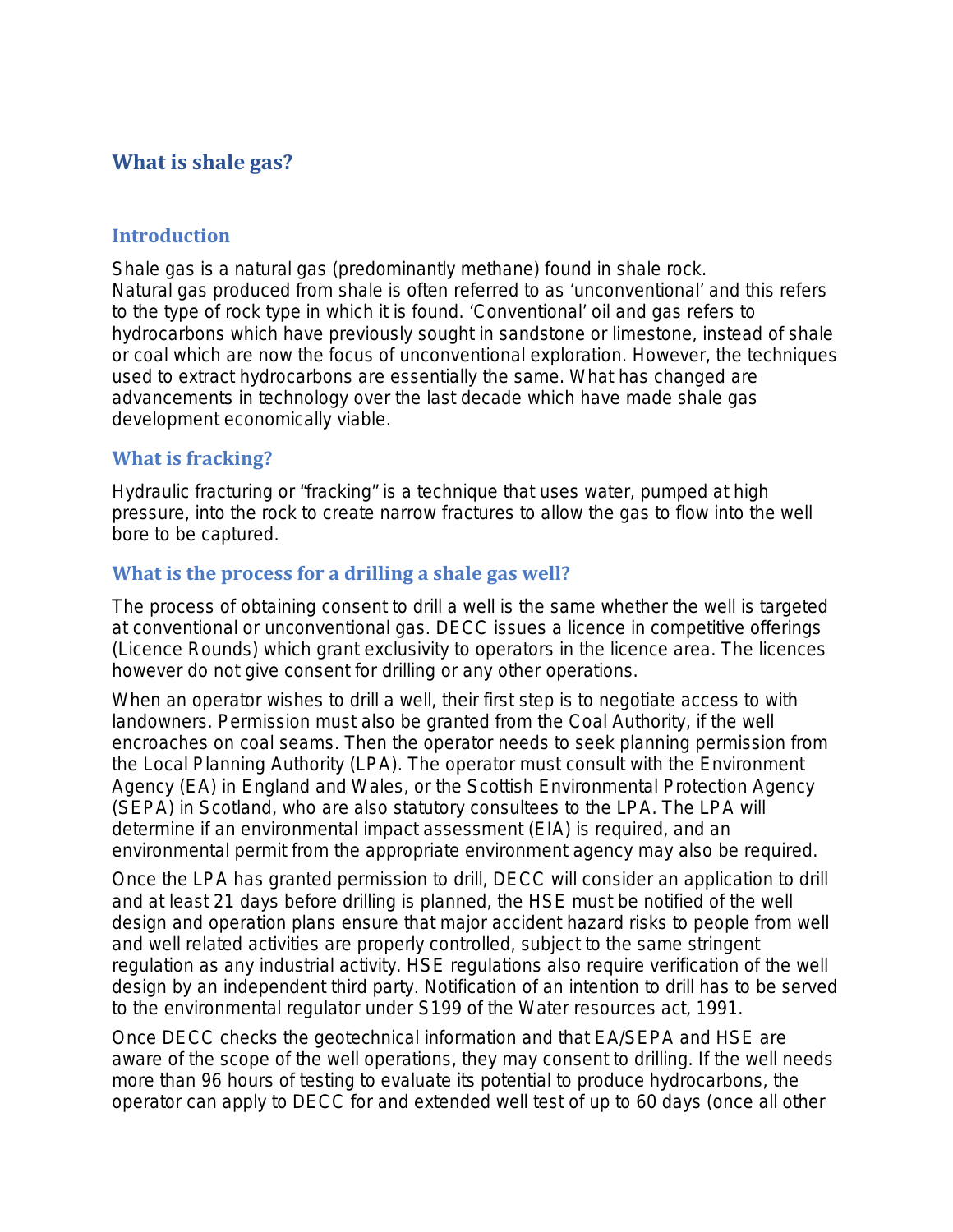consent and permissions have been granted) which limit the quantities of gas to be produced and saved or flared.

If the operator wished to drill an appraisal well or propose a development, they start again with the process described above; the landowner permissions and LPA planning consent, EA or SEPA consultation and HSE notification before DECC would consider approving the appraisal well or development. The LPA will also consider whether an EIA is required: for most developments, this is mandatory.

### **How are fracking operations regulated?**

From the outset, each application must go through the local planning authority process and before any drilling occurs, an application for authorisation for any discharge must be made to the Environment Agency (EA) or Scottish Environment Protection Agency (SEPA) in Scotland, which will only be granted in the agency is confident that there is no risk to the environment, and in particular to drinking water. As part of this process, operators are required to disclose the content of fracking fluids to the Environment Agency. The Health and Safety Executive scrutinises the well design for safety.

The HSE then monitors progress on the well to determine if the operator is conducting operations as planned. The HSE are also notified of any unplanned events. If it is deemed necessary, inspections may be undertaken by HSE to inspect specific well operations on site.

# **Should there be a moratorium on shale gas?**

In the light of the robust controls in place, outlined above, to protect the environment and ensure safe operation, DECC see no need for any moratorium on shale gas. This is also the view of the Energy and Climate Change Select Committee which held an inquiry into shale gas earlier this year and took evidence from Government, regulators, the British Geological Survey, the oil and gas industry and environmental groups. The committee also concluded that hydraulic fracturing itself does not pose a direct risk to water aquifers, provided that the well-casing is intact. Rather, that any risks that do arise are related to the integrity of the well, and are no different to issues encountered when exploring for hydrocarbons in conventional geological formations.

# **How much shale gas is there in the UK?**

Exploration for shale gas in the UK is still at a very early stage with only a modest level of exploration activity. None of the wells drilled has been production tested, so a reliable reserve estimate (the amount of gas that can be technically and economically produced) cannot yet be made, In 2010, a DECC-commissioned British Geological Survey (BGS) study, by analogy with the productivity of Barnett Shale gas basin production in the US, estimated that the shale gas potentially recoverable resources could be 150 billion cubic meters of gas (5.3 trillion cubic feet). To put this in context, this is almost 2 years of UK gas consumption (86 billion cubic meters in 2009).